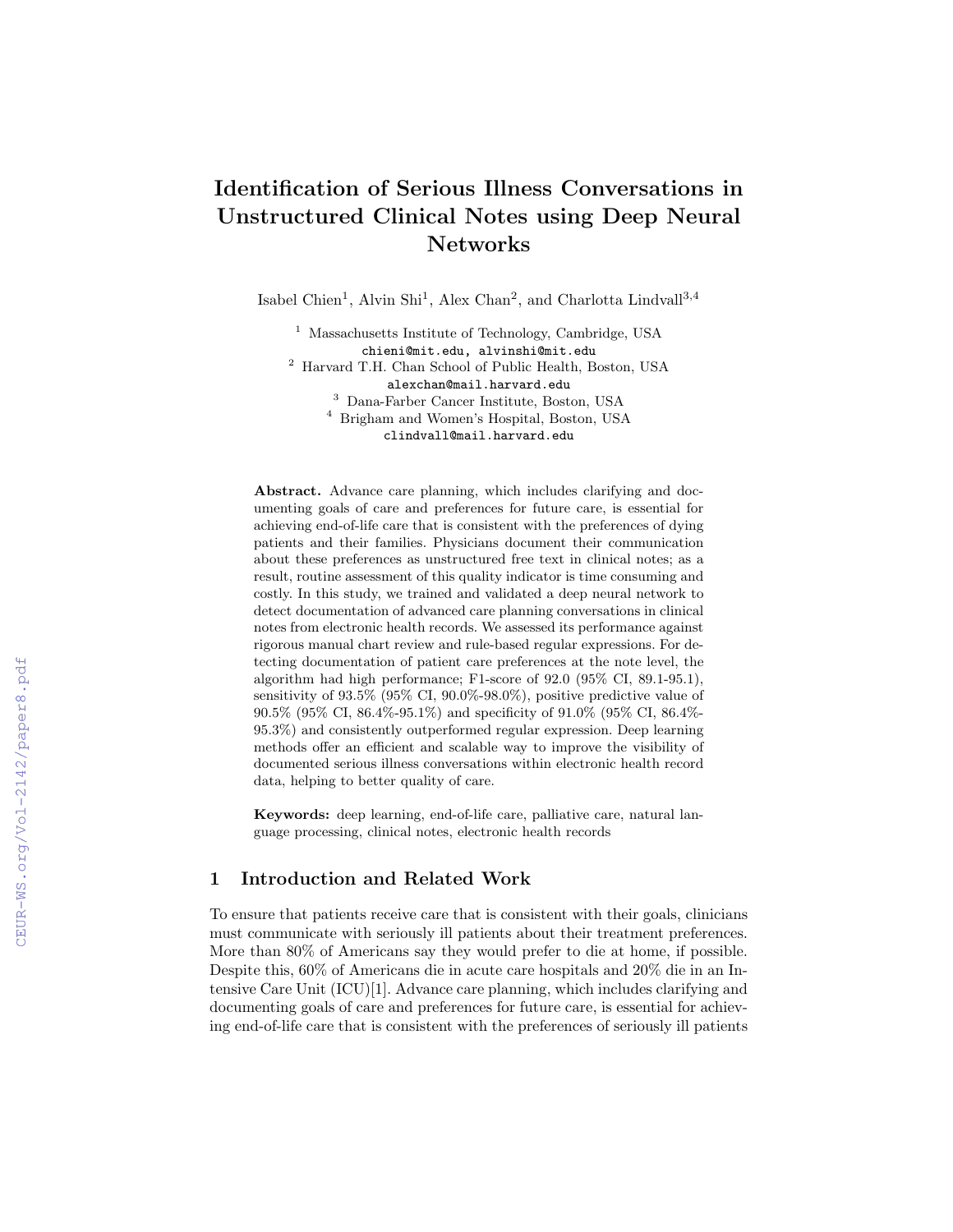and their families. Inadequate communication is associated with more aggressive care near the time of death, decreased use of hospice and increased anxiety and depression in surviving family members[2–5]. Several studies have demonstrated the potential of advanced care planning to improve end-of-life outcomes (e.g., reducing unintended ICU admissions and increasing hospice enrollment). In the absence of explicit goals of care decisions, clinicians may provide clinical care[6] that does not provide a meaningful benefit to the patient[7] and, in the worse case, interferes with the treatment of other patients[6]. For these reasons, it is recommended that care preferences are discussed and documented in the EHR within the first 48 hours of an ICU admission[8, 9].

In recent years a consensus has emerged that such conversations are an essential component of practice and must be monitored to improve care quality. However, the difficulty of retrieving documentation about these conversations from the electronic health record has limited rigorous research on the prevalence and quality of clinical communication. For example, the National Quality Forum (NQF) recommends that goals of care be discussed and documented in the EHR within the first 48 hours of an ICU admission, especially for frail and seriously ill patients. This was one of only two Centers for Medicare and Medicaid Services recommended palliative care quality measures for the Medicare Hospital Inpatient Quality Reporting program[10]. Yet, despite widespread support, routine assessment of this and similar quality measures have proven nearly impossible because the information is embedded as non-discrete free-text within clinical notes. Manual chart review is time-consuming and expensive to scale [11– 13]. Consequently, many end-of-life quality metrics are simply not assessed, and their impact on distal and important patient outcomes have been insufficiently evaluated.

The emergence of omnipresent EHRs and powerful computers present novel opportunities to apply advanced computational methods such as natural language processing (NLP)[14] to assess end-of-life quality metrics including documentation of ACP. NLP enables machines to process or understand natural language in order to perform tasks like extracting communication quality embedded as non-discrete free-text within clinical notes[15].

Two main approaches to NLP information extraction exist. Rule-based extraction uses a pre-designed set of rules[14], which involves computing curated rules specified by experts, resulting in algorithms that detect specific words or phrases. This approach works well for smaller defined sets of data such as when searching for all the brand names of a generic medication (e.g., if X is present, then  $Y=1$ ). However, rule-based approaches fail when the desired information appears in a large variety of contexts within the free text[16].

Recent advances in machine learning coupled with increasingly powerful computers have created an opportunity to apply advanced computational methods, such as deep learning, to assess the content of free-text documentation within clinical notes. Such approaches possess the potential to broaden the scope of research on serious illness communication, and when implemented in real-time, to change clinical practice.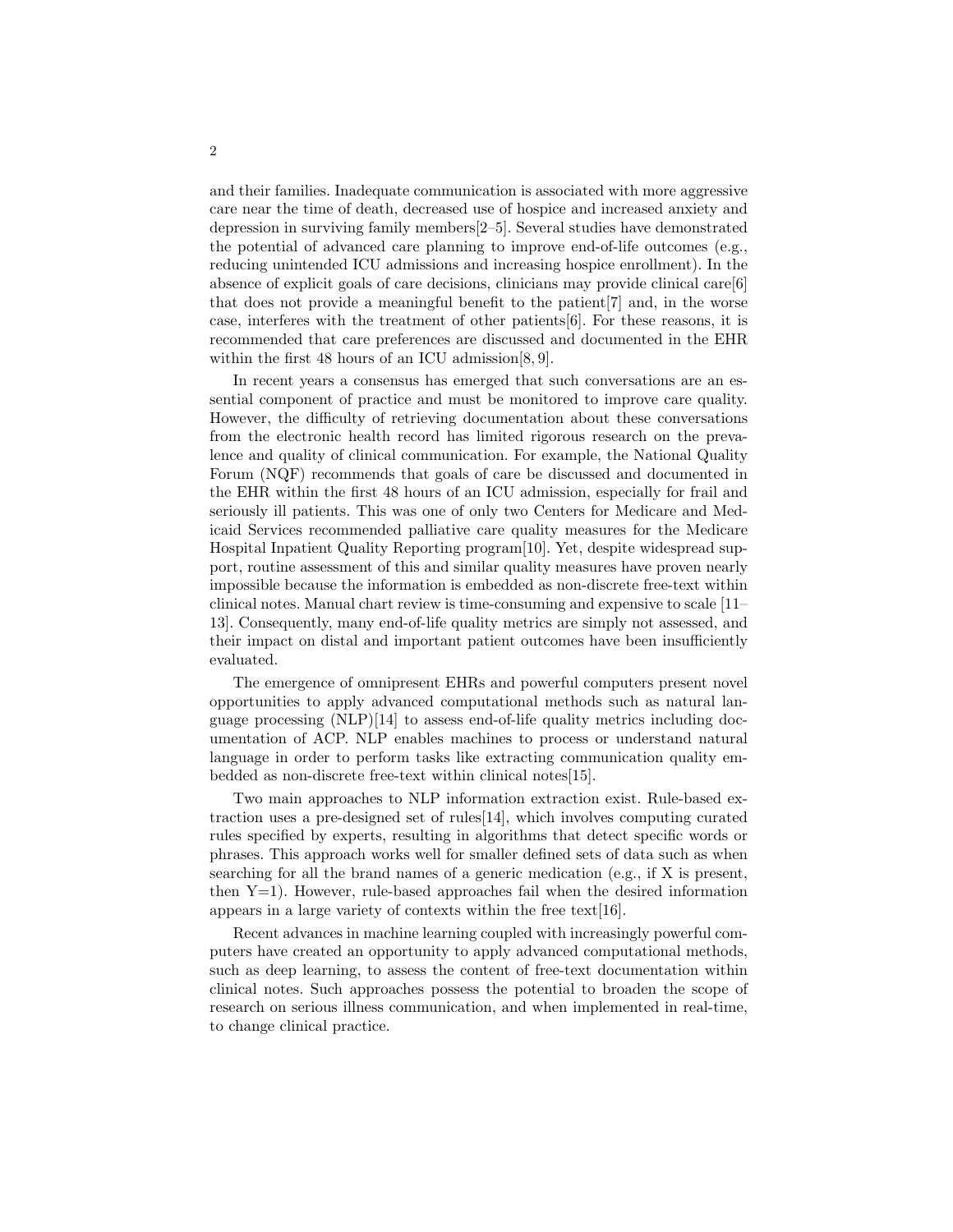In contrast to rule-based methods, deep learning does not depend upon predefined set of rules. Instead, these algorithms learn patterns from a labeled set of free-text notes and apply them to future datasets[16]. A deep learning-based approach works well for tasks for which the set of extraction rules is very large, unknown, or both. In deep learning, algorithms can learn feature representations that aid in interpreting varied language.

In this study, we used deep learning[17] to train models to detect documentation of serious illness conversations, and we assess the performance of these deep learning models against manual chart review and rule based regular expression.

## 2 Data

#### 2.1 Data Source

We derived our sample from the publicly available ICU database, Multi Parameter Intelligent Monitoring of Intensive Care (MIMIC) III, developed by the Massachusetts Institute of Technology (MIT) Lab for Computational Physiology and Beth Israel Deaconess Medical Center (BIDMC)[18]. It is a repository of de-identified administrative, clinical, and survival outcome data from more than 58,000 ICU admissions at BIDMC from 2001 through 2012. Between 2008 and 2012, the dataset also included clinical notes associated with each ICU admission. The Institutional Review Board of the BIDMC and MIT have approved the use of the MIMIC-III database by any investigator who fulfills data-user requirements. The study was deemed exempt by the Partners Institutional Review Board.

#### 2.2 Cohort

The study population included adult patients (age  $\geq$ 18) who were admitted to the medical, surgical, coronary care, or cardiac surgery ICU. The training and validation set included physician notes from patients who died during the hospital admission to ensure that we would have sufficient examples of documentation of care preferences. We excluded patients who did not have physician notes within the first 48 hours because these patients either died shortly after admission or transferred out of the ICU.

#### 2.3 Clinical domains

Our main outcome was to identify documentation of care preferences within 48 hours of an ICU admission in seriously ill patients. We aimed to detect the binary absence or presence of any clinical text that fit specified documentation of domains: patient care preferences (goals of care conversations or code status limitations), goals of care conversations, code status limitations, family communication (which included communication or attempt to communicate with family that did not result in documented care preferences), and full code status.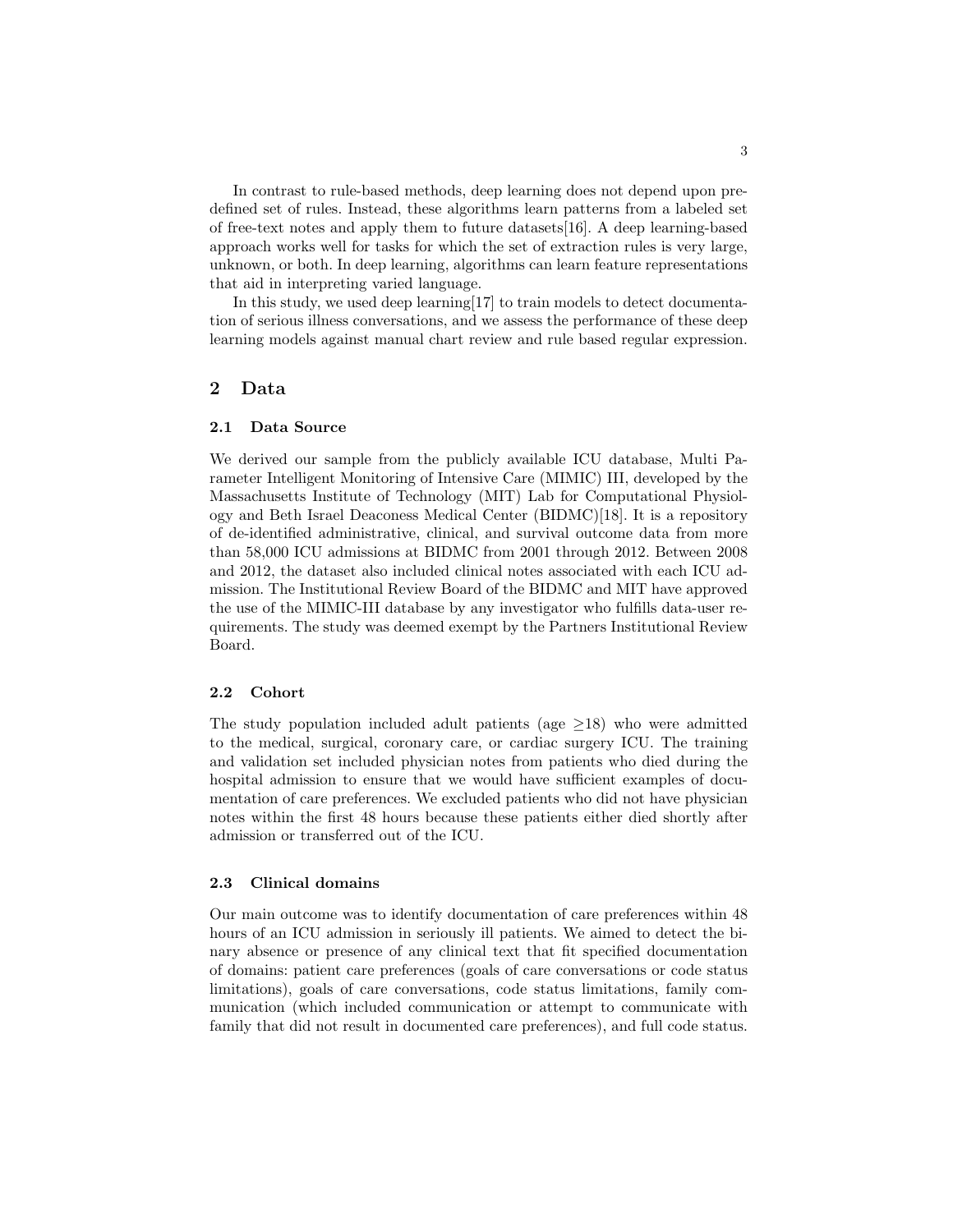Domains were chosen by board-certified, experienced palliative care clinicians through a lengthy and iterative process. They determined categories that are both relevant to widespread existing palliative care quality measures and interesting to future research questions. The specifications of each domain are outlined (Table 1).

| Domain                   | Documentation example                                         |  |  |
|--------------------------|---------------------------------------------------------------|--|--|
| Patient care preferences | Fulfills criteria for goals of care conversations and/or code |  |  |
|                          | status limitations                                            |  |  |
|                          | Explicitly shown preferences about the patients goals,        |  |  |
| Goals of care            | values, or priorities for treatment and outcomes. Does NOT    |  |  |
| conversations            | include presumed full code status or if obtained from other   |  |  |
|                          | sources.                                                      |  |  |
|                          | Explicitly shown preference of patients care restricting the  |  |  |
| Code status limitations  | invasive care. Includes taken over preference from previous   |  |  |
|                          | admission.                                                    |  |  |
| Communication with       | Explicit conversations held during ICU stay period with       |  |  |
|                          | patients or family members about the patients goals,          |  |  |
| family                   | values, or priorities for treatment and outcomes.             |  |  |
|                          | Explicitly or implicitly shown preference for full set of     |  |  |
| Full code status         | invasive care including intubation and resuscitation.         |  |  |
|                          | Includes presumed full code status or if obtained from        |  |  |
|                          | other sources.                                                |  |  |

Table 1. Clinical domain specifications.

#### 2.4 Annotation

We developed a set of abstraction guidelines to ensure reliable abstraction between annotators. Each annotator identified clinical text that fit specified communication domains and labeled the portions of text identified for a domain, with no restrictions on length of a single annotation.

A gold standard dataset, considered to contain true positives and true negatives, was developed through manual annotation by a panel of four clinicians. Annotation was done using PyCCI, a clinical text annotation software developed by our team. Each note was annotated by at least two clinicians and annotations were then validated by a third clinician. Similar to previously published chart abstraction studies performed for this measure, the abstraction team had real-time access to a US board certified hospice and palliative medicine attending physician-expert reviewer, met weekly, and used a log to document common questions and answers to facilitate consistency[11, 19].

The clinician coders manually annotated an average of 239 notes each (SD, 196), for a total of 641 notes. Each note contained an average of 1397 tokens (IQR, 1004-1710). The inter-rater reliability among the four clinician annotators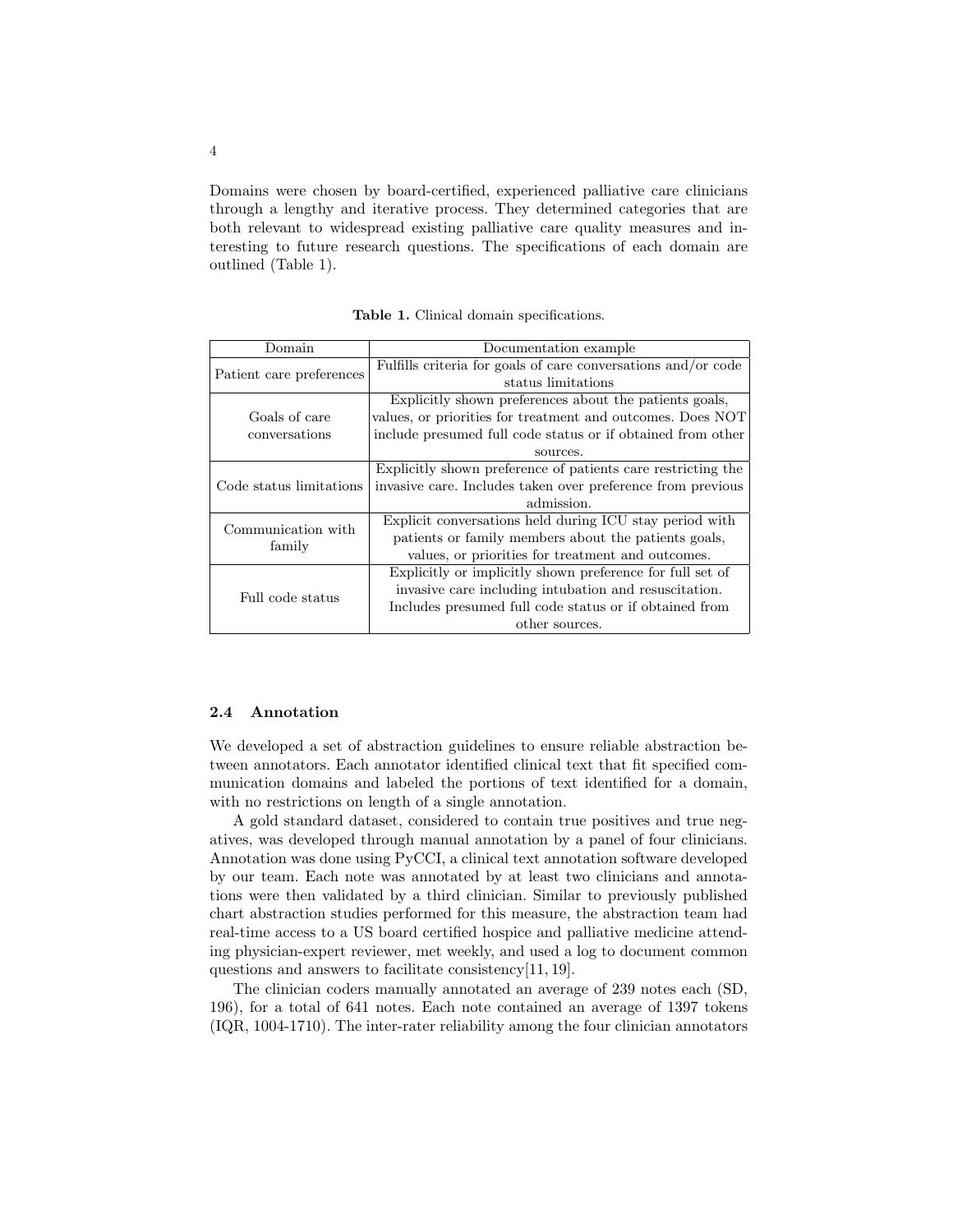was kappa  $> 0.65$  at the note level for each domain. The performance of each clinician coder was varied–for example, they identified documentation of care preferences with a sensitivity ranging from 77-92% (in comparison to the final gold standard).

## 3 Methods

#### 3.1 Pre-processing

Annotated notes were pre-processed for both rule-based regular expression and neural network methods. First, texts were cleaned to remove any extraneous spaces, lines, or characters. Each cleaned note was tokenized, which means it was split into identifiable elements–in this case, words and punctuation. We used the Python module spaCy in order to tokenize intelligently, based on the structure of the English language[20]. Labels were associated with individual tokens and datasets were split out by domain, as each method was run separately.

#### 3.2 Regular expression

Our baseline model is a simple regular expression based on pre-curated rules for each domain. Appendix A shows the rules used for each domain. These rules are keywords that the regular expression program identifies as belonging to its corresponding domain, taking into account varieties in punctuation and case. To create the regular expression library, we identified tokens that were sensitive and specific for each prediction task. We calculated sensitivity by evaluating the proportion of a token's total number of occurrences that were labeled for each domain. We evaluated specificity by evaluating what proportion of a token's total number of occurrences were in a note that was in an unlabeled note for each domain. A board-certified clinician used these data points–sensitivity, specificity, frequency that each token appeared on the labeled text and frequency in texts outside of the domain–and their clinical knowledge to generate a list of terms that could likely be generalized.

Regular expressions identify patterns of characters exactly as they are specified in a set of rules. If text in the note matches a keyword in the regular expression library for the domain, it is labelled as positive for that concept. This method acts as a baseline to compare our algorithm against. We used a regular expression program, ClinicalRegex, also developed by our lab[30]. ClinicalRegex is easily accessible and intuitive to navigate, which makes it an efficient choice for groups that are not able to employ computer scientists. We have chosen to compare our deep learning methods against an easily understandable and accessible method to illustrate the benefits of more complex methods.

#### 3.3 Artificial neural network

Deep learning involves training a neural network to learn data representation and fulfill a specified task. We trained algorithms to identify clinical text documentation of serious illness communication. During the training process, the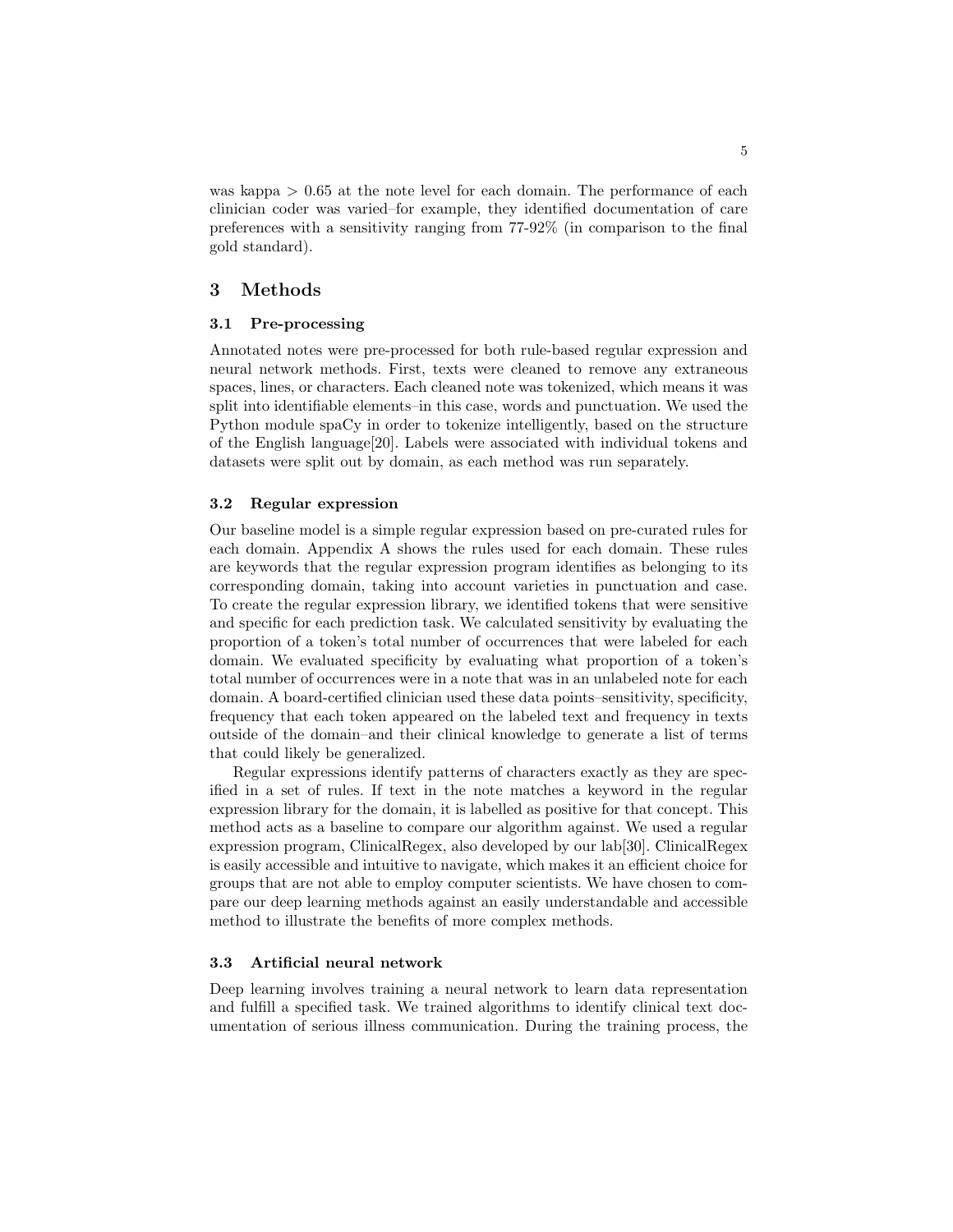neural network learns to identify and categorize tokens (individual words and symbols) as belonging to each of the pre-specified domains and maximizes probability across predicted token labels[21].

The specific neural network used, NeuroNER, was developed by Dernoncourt et al. for the purpose of named-entity recognition[22]. NeuroNER has been evaluated for use in the de-identification of patient notes[21]. It allows for each token to be labelled only with a single label. However, tokens in our study were often associated with multiple labels. For example, a sentence could indicate that both communication with family occurred and that goals of care were discussed. In order to allow for multi-class labelling, a separate, independent model was trained per domain. For each domain, the data set was split up into randomized training and validation sets, with 70% (449 notes) of the set in training, and 30% (192 notes) in validation.

With the parameters derived from this training process, the model is run on the validation data set to examine its performance on a data set it was not specifically tuned to fit. Performance on the validation set also determines when training converges, indicating that the model is optimally trained. Training converges when there has been no improvement on the validation set performance in ten epochs. The neural network ultimately determines domain labels for each token. From the predicted token-level results, a note-level classification is determined by the presence or absence of labelled tokens by domain in each note. We used Tensorflow version 1.4.1 and trained our models on a NVIDIA Titan X Pascal GPU. Below are the hyperparameters selected for our use:

- character embedding dimension: 25
- character-based token embedding LSTM dimension: 25
- token embedding dimension: 100
- label prediction LSTM dimension: 100
- dropout probability: 0.5

For our experiments, we were able to compare our gold standard labels, derived from manual annotation by clinicians as described in Section 2.4, to the predicted output to evaluate the performance of the neural network and the regular expression method.

## 4 Results

#### 4.1 Evaluation metrics

Algorithm performance was determined at two levels: token-level and note-level, referring to the binary absence or presence of a label at these levels. Token-level results are more specific and allow accurate identification of relevant text within clinical notes. Note-level results allow determination of whether documentation of communication occurred. At both of these levels, we calculated the following metrics: sensitivity, specificity, positive predictive value, accuracy, and F1-score. The F1-score is the harmonic average of positive predictive value and sensitivity.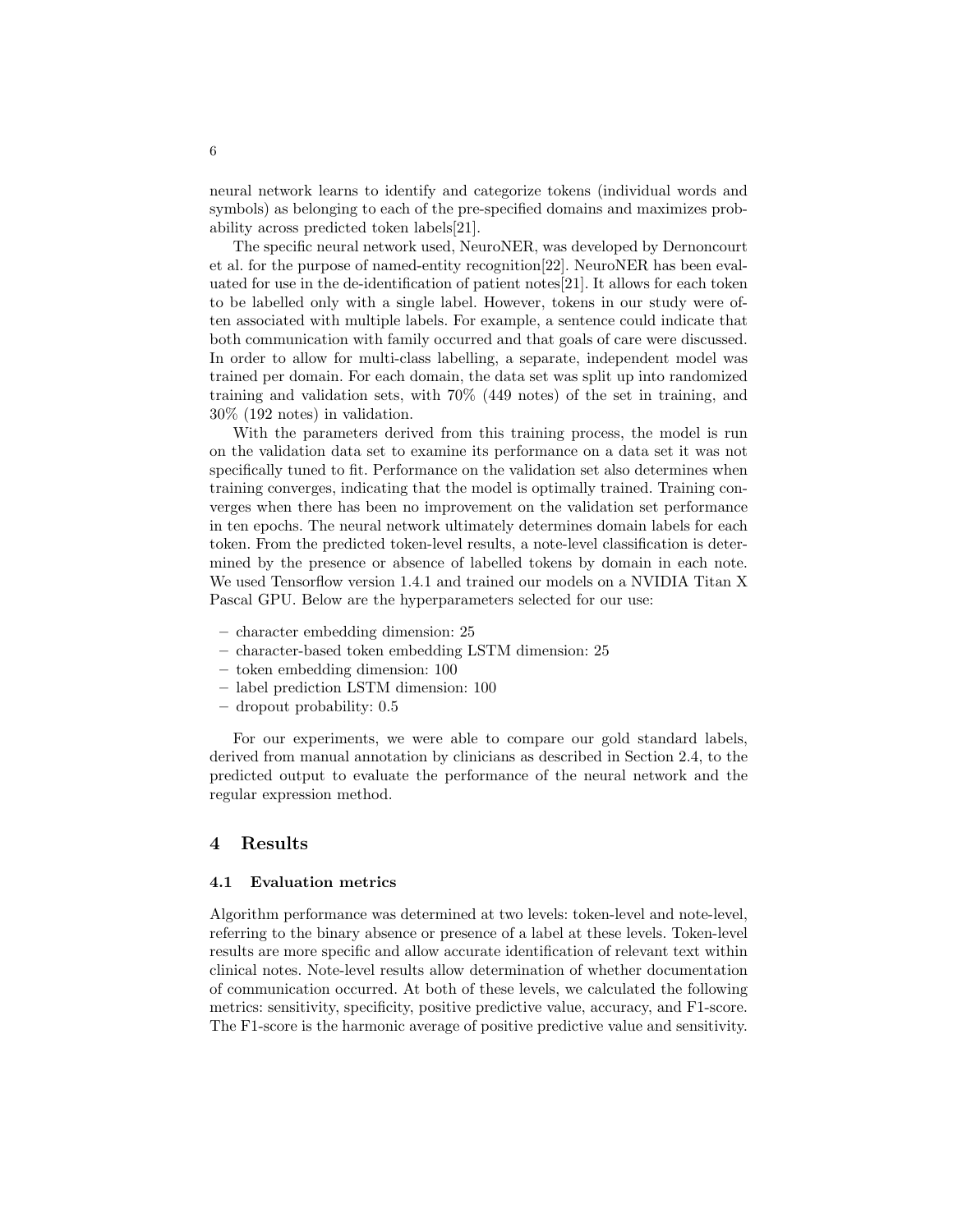It allows us to determine the success of our algorithm both in identifying true positives as well as true negatives.

The 95% confidence intervals for all metrics were determined via bootstrapping[23]; each trained network model was validated for 1,000 trials in addition to the reported performance point. During each trial, a validation set of 192 notes was created by random sampling with replacement of the original validation set of 192 unique notes. This creates an approximate distribution of performance for the model. In basic bootstrap technique, the 2.5th and 97.5th percentiles of the distributions for each metric are taken as the 95% confidence interval[24].

## 4.2 Performance

Table 2 summarizes the performance of the regular expression method and Table 3 summarizes the performance of the neural networks in identifying documentation of serious illness communication at the note level, for each clinical domain, on the validation set. Figure 1 displays a comparison in the F1-scores for each domain. For identification of documentation of patient care preferences, the algorithm achieved an F1-score of 92.0 (95% CI, 89.1-95.1), with 93.5% (95% CI, 90.0%-98.0%) sensitivity, 90.5% (95% CI, 86.4%-95.1%) positive predictive value and 91.0% (95% CI, 86.4%-95.3%) specificity. For identification of family communication without documentation of preferences, the algorithm achieved an F1-score of 0.91 (95% CI, 0.87-0.94), with 90.7% (95% CI, 86.0%-95.9%) sensitivity, 90.7% (95% CI, 86.5%-94.8%) positive predictive value and 92.5% (95% CI, 89.2%-97.8%) specificity. Token-level performance is displayed in Appendix B.

At the note-level, we have been able to achieve high accuracy for all domains and see that in the validation set, the neural network outperforms the regular expression method in every domain for F1-score, significantly so in identifying patient care preferences, goals of care conversations, and communication with family. These domains contain more complex and diverse language, which are successfully identified by the neural network. A static library is not able to capture the diversity in these domains, necessitating the use of machine learning.

#### 4.3 Error analysis

A review of documentation that the neural networks identified as serious illness conversations that was not labeled serious illness conversations in the gold standard (false positives) showed that the algorithm identified documentation that clinician coders missed. Though our gold standard was rigorously reviewed and validated, there still remains room for human error. Comparing the identified text from the neural network and regular expression methods, we found that as expected, the neural network was able to identify complex and unique language that the regular expression method was not. Doctors employ diverse and non-standardized language in clinical notes; we require more flexible and extensible methods in order to efficiently process this information. Static libraries cannot capture the full complexity of language without sacrificing sensitivity or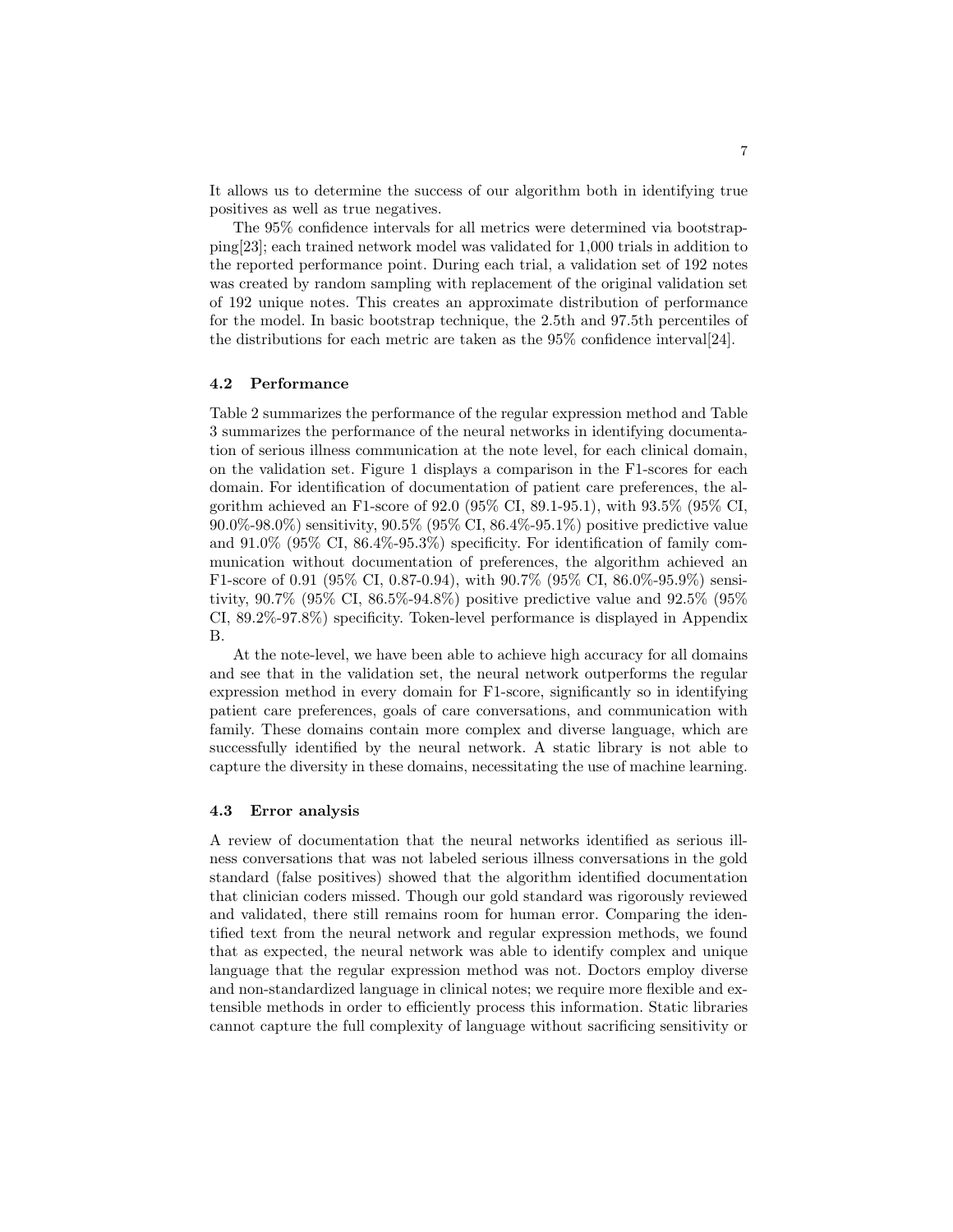| Domain                         | F <sub>1</sub> -score | Accuracy | Sensitivity | Positive<br>Predictive<br>Value | Specificity |
|--------------------------------|-----------------------|----------|-------------|---------------------------------|-------------|
| Patient care<br>preferences    | 76.0                  | 78.6     | 70.7        | 82.3                            | 86.0        |
| Goals of care<br>conversations | 37.2                  | 57.8     | 26.1        | 64.9                            | 87.0        |
| Code status<br>limitations     | 94.3                  | 96.4     | 98.3        | 90.6                            | 95.5        |
| Communication<br>with family   | 43.6                  | 67.7     | 27.9        | 100.0                           | 100.0       |
| Full code status               | 90.9                  | 88.5     | 84.6        | 98.2                            | 96.8        |

Table 2. Performance (%) of the regular expression method on the validation data set.

Table 3. Performance  $(\%)$  of the neural networks on the validation data set. Values in parentheses are 95% confidence intervals.

|                  |                       |                 |                   | Positive        |                 |
|------------------|-----------------------|-----------------|-------------------|-----------------|-----------------|
| Domain           | F <sub>1</sub> -score | Accuracy        | Sensitivity       | Predictive      | Specificity     |
|                  |                       |                 |                   | Value           |                 |
| Patient care     | 92.0                  | 92.2            | 93.5              | 90.5            | 91.0            |
| preferences      | $(89.1 - 95.1)$       | $(89.6 - 95.1)$ | $(90.0 - 98.0)$   | $(86.4 - 95.1)$ | $(86.4 - 95.3)$ |
| Goals of care    | 85.7                  | 89.1            | 85.1              | 86.3            | 91.5            |
| conversations    | $(80.4 - 90.3)$       | $(85.6 - 92.4)$ | $(78.4 - 91.5)$   | $(80.0 - 93.0)$ | $(87.7 - 95.7)$ |
| Code status      | 95.9                  | 97.4            | 98.3              | 93.5            | 97.0            |
| limitations      | $(93.0 - 98.7)$       | $(95.8 - 99.2)$ | $(96.9 - 100.0)$  | $(89.2 - 97.7)$ | $(95.0 - 98.9)$ |
| Communication    | 90.7                  | 91.7            | 90.7              | 90.7            | 92.5            |
| with family      | $(87.4 - 93.9)$       | $(89.1 - 94.4)$ | $(86.0 - 95.9)$   | $(86.5 - 94.8)$ | $(89.1 - 95.9)$ |
| Full code status | 98.5                  | 97.9            | 100.0             | 97.0            | 93.5            |
|                  | $(97.5 - 99.4)$       | $(96.6 - 99.2)$ | $(100.0 - 100.0)$ | $(95.1 - 98.9)$ | $(89.2 - 97.7)$ |

specificity–they must be curated such that library terms are not too broad and they are not able to utilize context. All note-level identification can be traced to the detection of specific words with examples of text for each method provided in Appendix C.

## 4.4 Effect of training set size

In order to determine how smaller training sets related to the performance of the trained algorithms, we trained multiple networks with varying number of notes. We plotted training dataset size against algorithm performance for 8 sample sizes (Figure 2). The performance seemed to plateau at around 200 notes (around 250,000 tokens), which suggests that annotation efforts can be efficiently leveraged to generalize the models to varied health systems.

8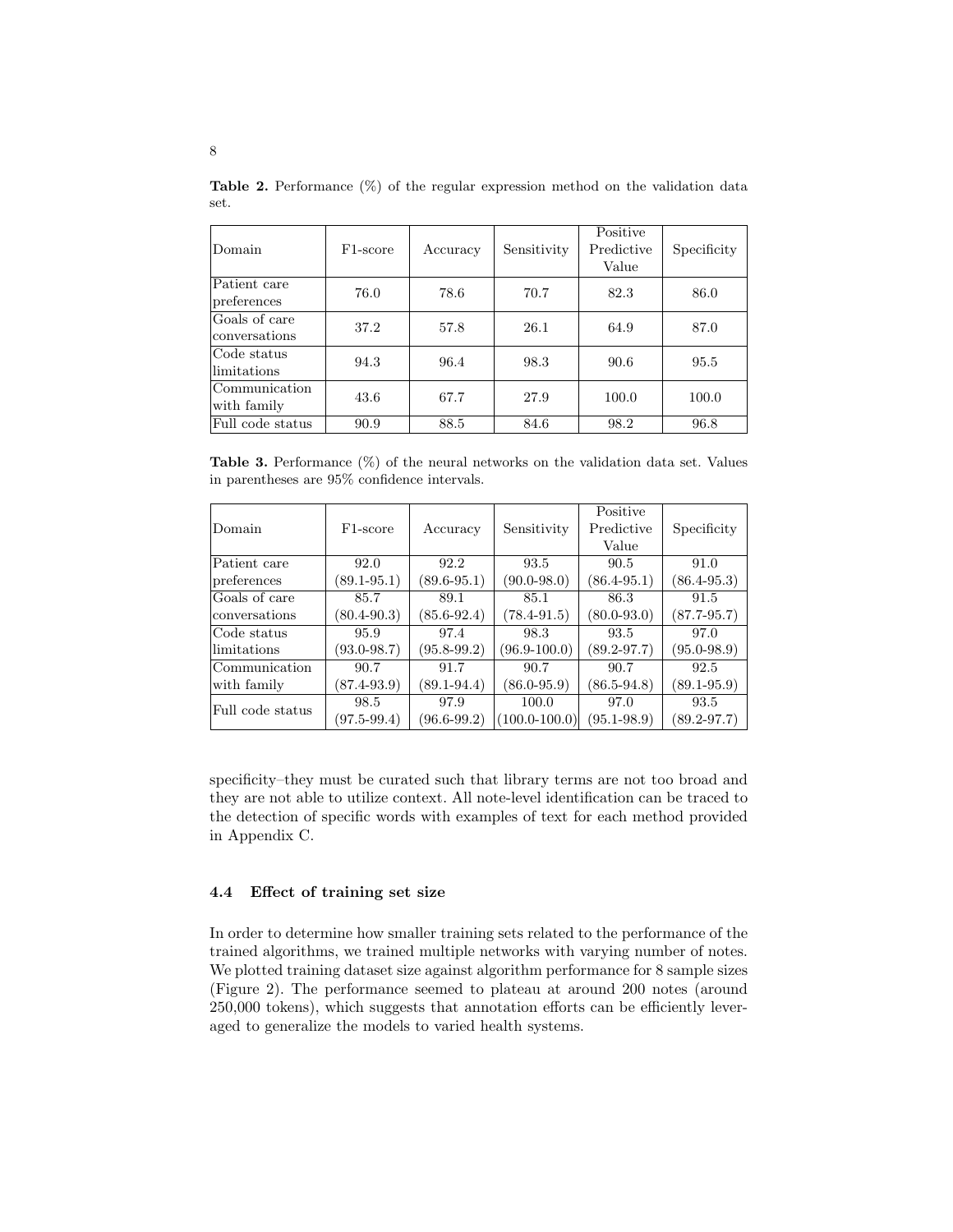

Fig. 1. Comparison between the F1-score of the regular expression method and neural networks by domain.

## 5 Discussion and future work

We describe a novel use of deep learning algorithms to rapidly and accurately identify documentation of serious illness conversations within clinical notes. When applied to identifying documentation of patient care preferences, our algorithm demonstrated high sensitivity  $(93.5\%)$ , positive predictive value  $(90.5\%)$ and specificity (91.0%), with a F1-score of 92.0. In fact, we found that deep learning outperformed individual clinician coders both in terms of identifying the documentation and in terms of its many-thousands-time-faster speed.

Existing work has shown that machine learning can extract structured entities like medical problems, tests and treatments from clinical notes[25, 26], and unstructured image-based information in radiology, pathology and opthamology[27– 29]. Our study extends this line of work and demonstrates that deep learning can also perform accurate automated text-based information classification.

Up until now, extracting goals of care documentation nested within free-text clinical notes has relied on labor-intensive and imperfect manual coding[11]. Using the capabilities of deep learning as demonstrated in this paper would allow for rapid audit and feedback regarding documentation at the system and individual practitioner level. This would result in significant opportunities for quality improvement that are currently not being met. Deep learning models could also improve patient care in real-time by broadening what is available at the point of care in the EHR. For example, clinicians could view displays of all documented goals of care conversations, or be prompted to complete documentation that was not yet available.

Important limitations must be noted. Deep learning algorithms only detect what is documented. It is not fully understood to what extent documentation reflects the actual content of a patient-clinician conversation surrounding serious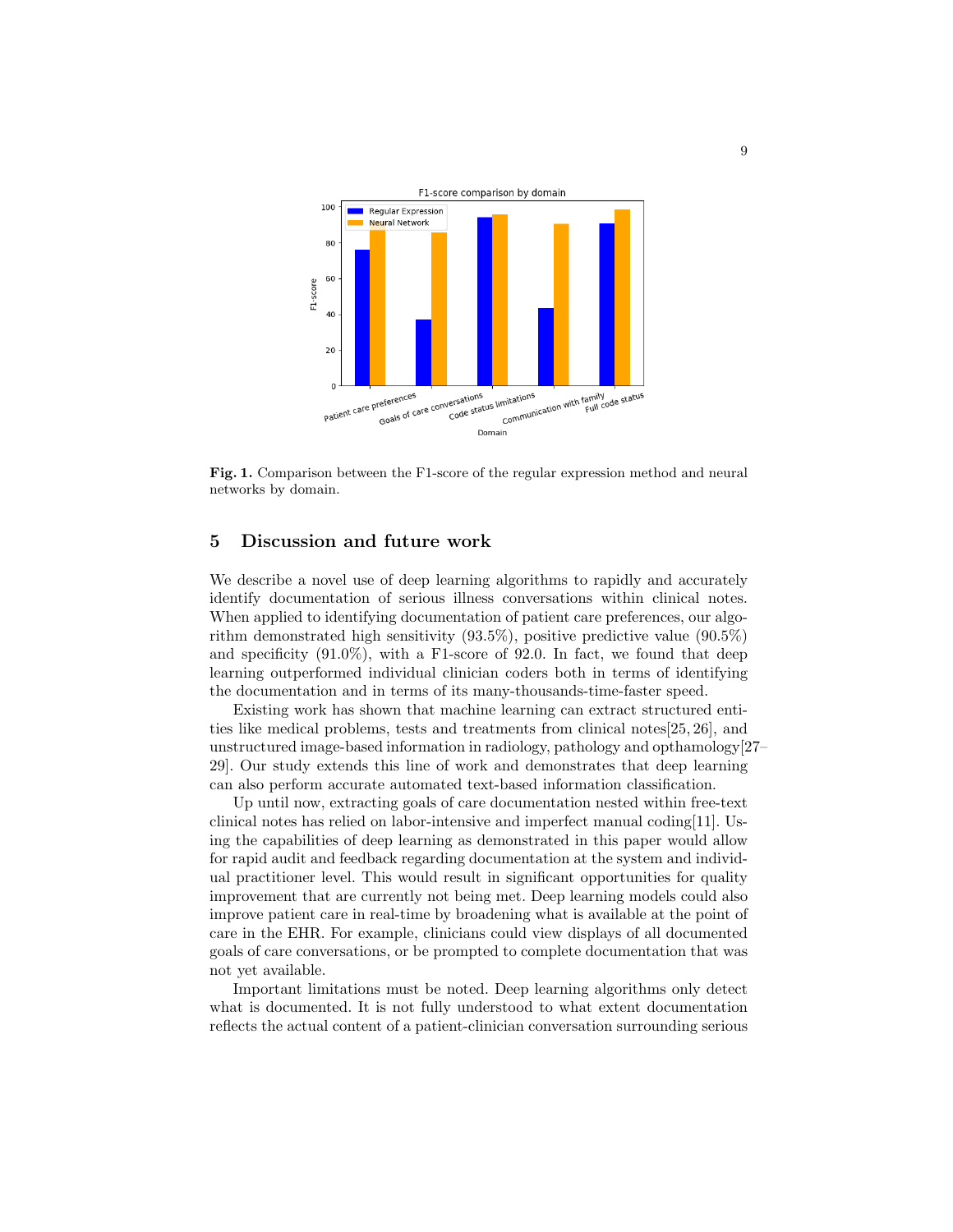

Fig. 2. Neural network performance on validation set for detection of note-level documentation of patient care preferences by number of notes used for training.

illness care goals. However, documentation is the best proxy we have to understand and to track these conversations. This is also a single institution study, which may limit its generalizability. Future work will involve the investigation of how extensible models are to clinical notes from different health system. Variations in EHR software and the structure of clinical notes in different institutions makes it essential to further train and validate our methods using data from multiple healthcare systems. This should be imminently possible, as our learning curve suggested that the neural network needed to train on as few as 200 clinician coded notes to perform well. Future research should also focus on optimizing deep neural networks to further improve performance, and on determining the feasibility of operationalizing this algorithm across institutions.

## 6 Conclusion

This is the first known report of employing deep learning, to our knowledge, to identify serious illness conversations. The potential of this technology to improve the visibility of documented goals of care conversations within the EHR and for quality improvement has far reaching implications. We hope such methods will become an important tool for evaluating and improving the quality of serious illness care from a population health perspective.

## Acknowledgements

We are particularly grateful to Tristan Naumann, Franck Dernoncourt, Elena Sergeeva, Edward Moseley, and Alistair Johnson for helpful guidance and advice during the development of this research. Additionally, we would like to thank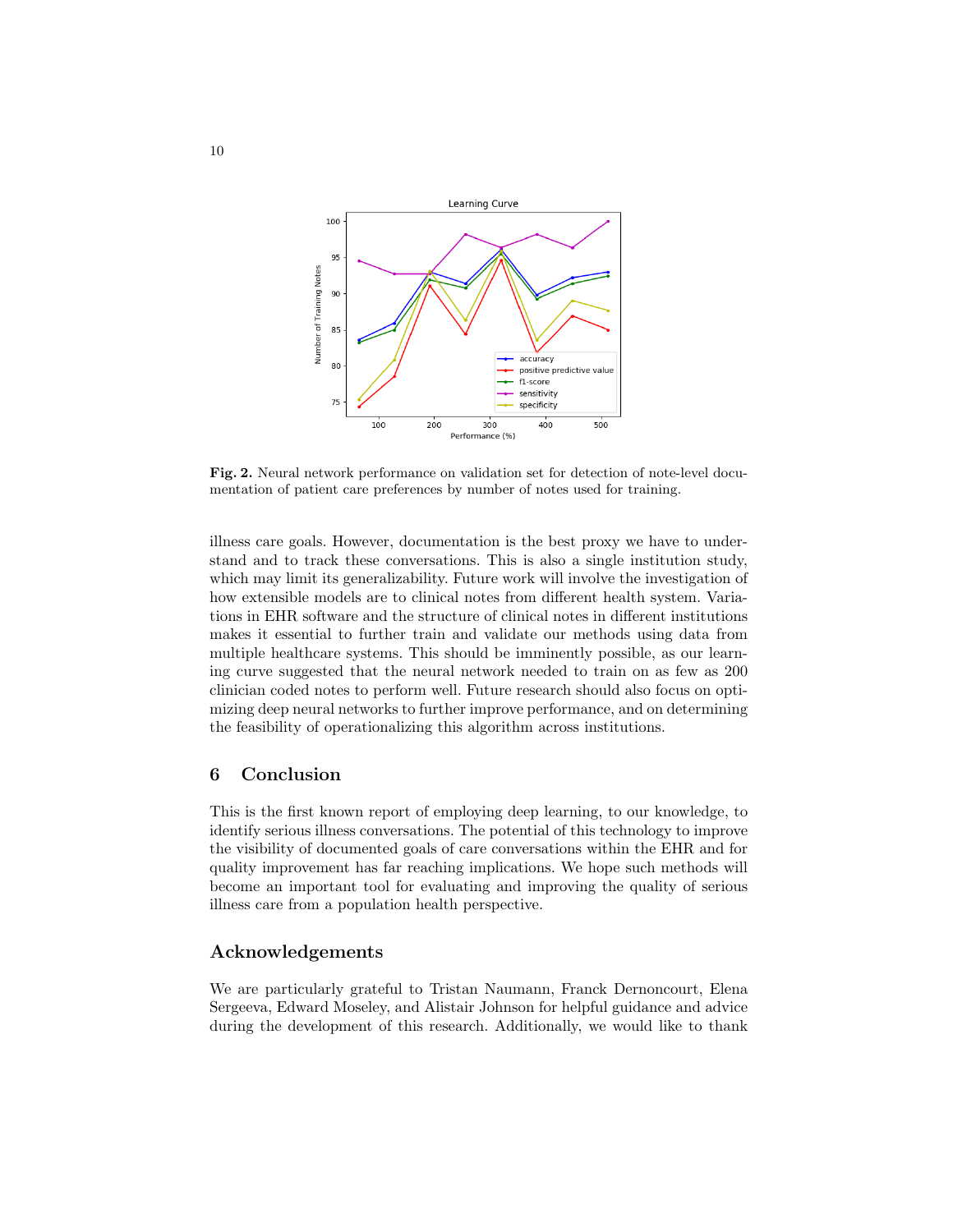Peter Szolovits for providing computing resources, as well as Saad Salman, Sarah Kaminar Bourland, Haruki Matsumoto and Dickson Lui for annotating clinical notes. This research was facilitated by preliminary work done as part of course HST.953 in the Harvard-MIT Division of Health Sciences and Technology (HST) at Massachusetts Institute of Technology (MIT), Boston, MA.

## References

- 1. Cook, D., Rocker, G. Dying with Dignity in the Intensive Care Unit. N Engl J Med 2014; 370:2506-2514
- 2. Wright AA, Zhang B, Ray A, et al. Associations between end-of-life discussions, patient mental health, medical care near death, and caregiver bereavement adjustment. JAMA. 2008;300(14):1665-1673.
- 3. Nicholas LH, Langa KM, Iwashyna TJ, Weir DR. Regional variation in the association between advance directives and end-of-life Medicare expenditures. JAMA. 2011;306(13):1447-1453.
- 4. Teno JM, Gruneir A, Schwartz Z, Nanda A, Wetle T. Association between advance directives and quality of endoflife care: A national study. Journal of the American Geriatrics Society. 2007;55(2):189-194.
- 5. Detering KM, Hancock AD, Reade MC, Silvester W. The impact of advance care planning on end of life care in elderly patients: randomised controlled trial. BMJ. 2010;340:c1345
- 6. Huynh TN, Kleerup EC, Raj PP, Wenger NS. The Opportunity Cost Of Futile Treatment In The Intensive Care Unit. Critical care medicine. 2014;42(9):1977- 1982. doi:10.1097/CCM.0000000000000402.
- 7. Huynh, TN. Kleerup, EC., Wiley, JF., Savitsky, TD., Guse, D., Garber, BJ., Wenger, NS. The Frequency and Cost of Treatment Perceived to Be Futile in Critical Care. JAMA Intern Med.
- 8. NQF #1626: Patients Admitted to ICU Who Have Care Preferences Documented. National Quality Forum.
- 9. Khandelwal N., Kross E., Engelberg R., Coe N., Long A., Curtis J. Estimating the Effect of Palliative Care Interventions and Advance Care Planning on ICU Utilization: A Systematic Review. doi:10.1097/CCM.0000000000000852. Crit Care Med. 2015 May.
- 10. Rising JC, J.; Valuck, T. Building Additional Serious Illness Measures Into Medicare Programs. The Pew Charitable Trusts. 2017.
- 11. Walling AM, Tisnado D, Asch SM, et al. The quality of supportive cancer care in the veterans affairs health system and targets for improvement. JAMA internal medicine. 2013;173(22):2071-2079.
- 12. Dy SM, Lorenz KA, O'Neill SM, et al. Cancer Quality-ASSIST supportive oncology quality indicator set: feasibility, reliability, and validity testing. Cancer. 2010;116(13):3267-3275.
- 13. Aldridge MD, Meier DE. It is possible: quality measurement during serious illness. JAMA Intern Med. 2013;173(22):2080-2081.
- 14. Melton GB, Hripcsak G. Automated detection of adverse events using natural language processing of discharge summaries. JAMA. 2005;12(4):448-457
- 15. Matthew Honnibal and Mark Johnson. An improved non-monotonic transition system for dependency parsing. In Proceedings of the 2015 Conference on Empirical Methods in Natural Language Processing, pages 13731378, Lisbon, Portugal, September 2015. Association for Computational Linguistics.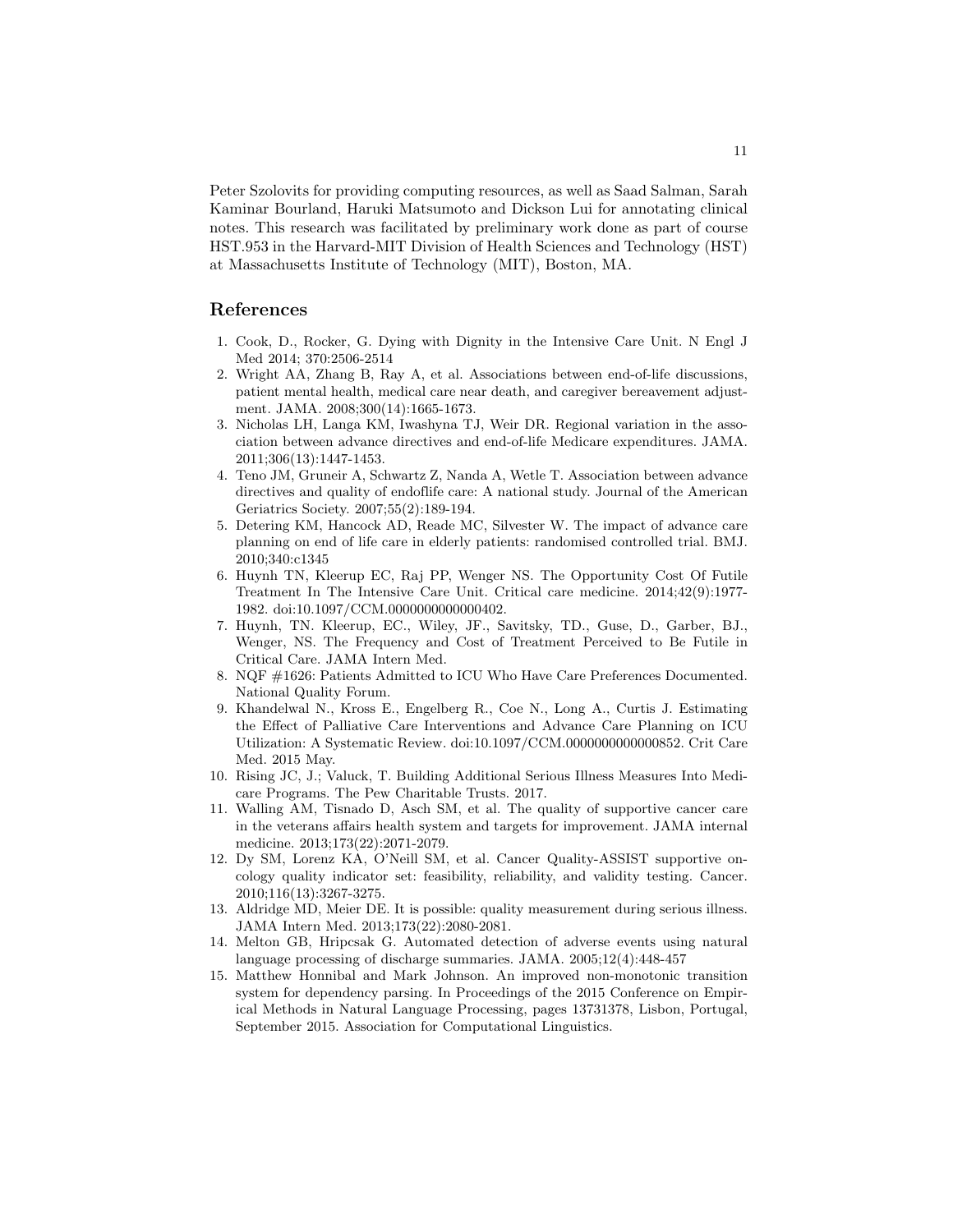- 16. Carrell DS, Schoen RE, Leffler DA, Morris M, Rose S, Baer A, Crockett SD, Gourevitch RA, Dean KM, Mehrotra A. Challenges in adapting existing clinical natural language processing systems to multiple, diverse healthcare settings. (JAMIA)
- 17. Schmidhuber, J. (2015). "Deep Learning in Neural Networks: An Overview". Neural Networks. 61: 85117. arXiv:1404.7828. doi:10.1016/j.neunet.2014.09.003. PMID 25462637
- 18. Johnson AE, Pollard, T. J., Shen, L., Lehman, L. W., Feng, M., Ghassemi, M., Moody, B., Szolovits, P., Celi, L. A., Mark, R. G. MIMIC-III, a freely accessible critical care database. Sci Data. 2016;3:160035.
- 19. Walling AM, Asch, S.M., Lorenz, K.A., Roth, C.P., Barry, T., Kahn, K.L., Wenger, N.S. The Quality of Care Provided to Hospitalized Patients at the End of Life. Archives of Internal Medicine. 2010;170(12):1057-1063.
- 20. Honnibal MJ, M. An Improved Non-monotonic Transition System for Dependency Parsing. Proceedings of the 2015 Conference on Empirical Methods in Natural Language Processing; 2015; Lisbon, Portugal.
- 21. Dernoncourt F, Lee, J. Y., Uzuner, O., Szolovits, P. De-identification of patient notes with recurrent neural networks. Journal of the American Medical Informatics Association. 2017;24(3):596-606.
- 22. Dernoncourt F, Lee, J.Y, Szolovits, P. . NeuroNER: an easy-to-use program for named-entity recognition based on neural networks. . Conference on Empirical Methods on Natural Language Processing (EMNLP). 2017.
- 23. Efron B. Better Bootstrap Confidence Intervals. Journal of the American Statistical Association. 1987;82(397):171-185.
- 24. Davison AC, Hinkley, D.V. Bootstrap Methods and their Application. Cambridge University Press; 1997.
- 25. D'Avolio LW, Nguyen, T. M., Goryachev, S., Fiore, L. D. Automated concept-level information extraction to reduce the need for custom software and rules development. Journal of the American Medical Informatics Association. 2011;18(5):607- 613.
- 26. Xu H, Jiang, M., Oetjens, M., Bowton, E.A., Ramirez, A.H., Jeff, J.M.,Basford, M.A., Pulley, J.M., Cowan, J.D., Wang, X., Ritchie, M.D., Masys, D.R., Roden, D.M., Crawford, D.C., Denny, J.C. Facilitating pharmacogenetic studies using electronic health records and natural-language processing: a case study of warfarin. Journal of the American Medical Informatics Association. 2011;18(4):387-391.
- 27. Bejnordi BE, Veta M, van Diest PJ, et al. Diagnostic assessment of deep learning algorithms for detection of lymph node metastases in women with breast cancer. Journal of the American Medical Association. 2017;318(22):2199-2210.
- 28. Gulshan V, Peng L, Coram M, et al. Development and validation of a deep learning algorithm for detection of diabetic retinopathy in retinal fundus photographs. Journal of the American Medical Association. 2016;316(22):2402-2410.
- 29. Ting DSW, Cheung, C.Y., Lim, G.,Tan, G.S.W., Quang, N.D., Gan A, Hamzah H, Garcia-Franco R, San Yeo IY, Lee SY. Development and validation of a deep learning system for diabetic retinopathy and related eye diseases using retinal images from multiethnic populations with diabetes. Journal of the American Medical Association.
- 30. Charlotta Lindvall, Elizabeth J. Lilley, Sophia N. Zupanc, Isabel Chien, Alexander W. Forsyth, Anne Walling, Zara Cooper, and James A. Tulsky. Natural language processing to assess palliative care processes in cancer patients receiving palliative surgery. In preparation.

12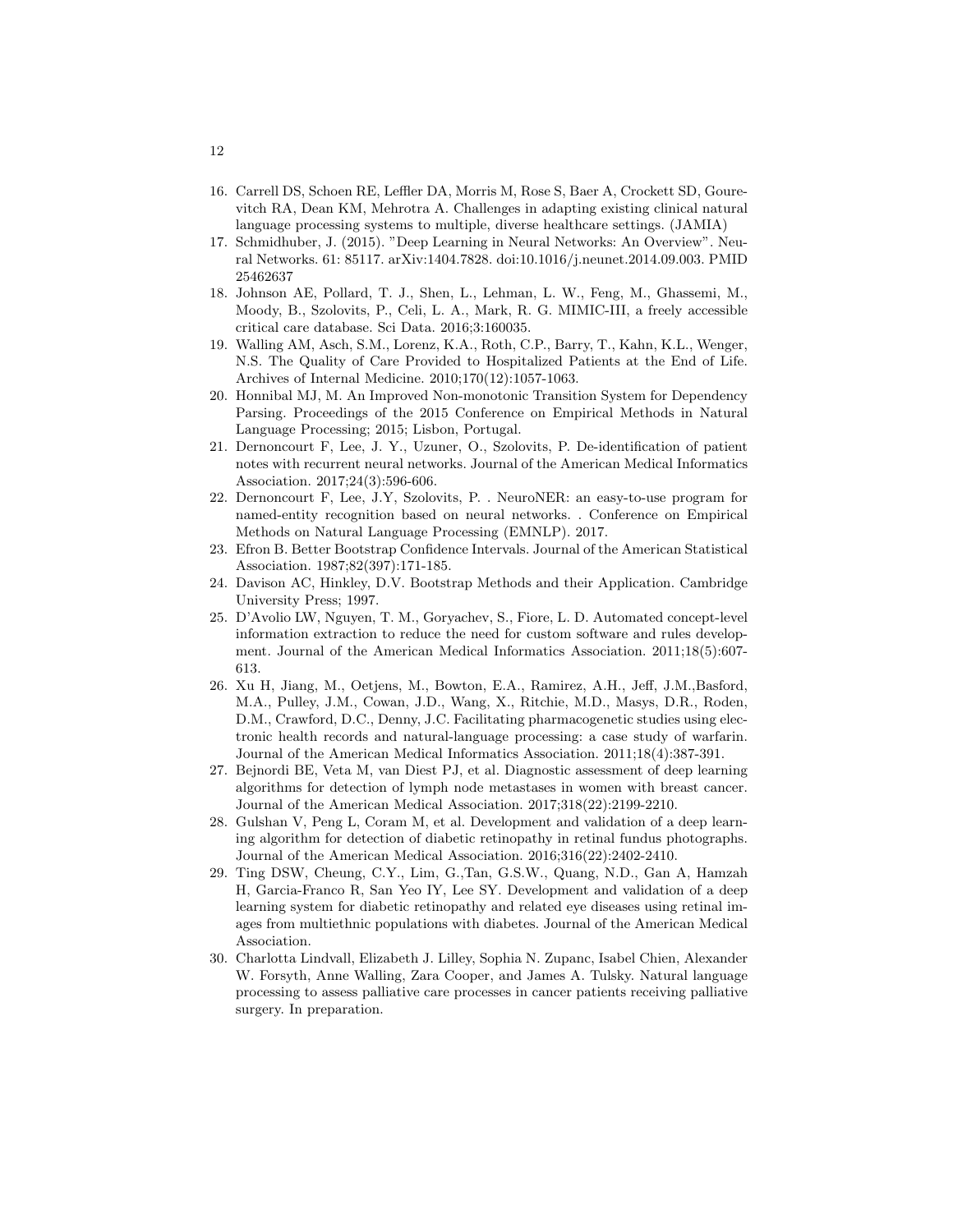## A Regular expression library

| Domain                   | Keywords                                                      |  |  |
|--------------------------|---------------------------------------------------------------|--|--|
|                          | goc, goals of care, goals for care, goals of treatment, goals |  |  |
|                          | for treatment, treatment goals, family meeting, family        |  |  |
|                          | discussion, family discussions, patient goals, dnr, dni,      |  |  |
| Patient care preferences | dnrdni, dnr/dni, $DNI/R$ , do not resuscitate,                |  |  |
|                          | do-not-resuscitate, do not intubate, do-not-intubate, chest   |  |  |
|                          | compressions, no defibrillation, no endotracheal intubation,  |  |  |
|                          | no mechanical intubation, shocks, cmo, comfort measures       |  |  |
| Goals of care            | goc, goals of care, goals for care, goals of treatment, goals |  |  |
|                          | for treatment, treatment goals, family meeting, family        |  |  |
| conversations            | discussion, family discussions, patient goals                 |  |  |
|                          | dnr, dni, dnrdni, dnrdni, DNIR, do not resuscitate,           |  |  |
| Code status limitations  | do-not-resuscitate, do not intubate, do-not-intubate, chest   |  |  |
|                          | compressions, no defibrillation, no endotracheal intubation,  |  |  |
|                          | no mechanical intubation, shocks, cmo, comfort measures       |  |  |
| Communication with       | Explicit conversations held during ICU stay period with       |  |  |
| family                   | patients or family members about the patients goals,          |  |  |
|                          | values, or priorities for treatment and outcomes.             |  |  |
| Full code status         | full code                                                     |  |  |

## B Token-level performance

Table 4. Performance (%) of the neural network on the validation data set at the token-level.

| Domain                         | F <sub>1</sub> -score | Accuracy | Sensitivity | Positive<br>Predictive<br>Value | Specificity |
|--------------------------------|-----------------------|----------|-------------|---------------------------------|-------------|
| Patient care<br>preferences    | 76.0                  | 99.6     | 75.8        | 75.2                            | 99.8        |
| Goals of care<br>conversations | 70.4                  | 99.6     | 70.0        | 69.9                            | 99.8        |
| Code status<br>limitations     | 76.3                  | 99.8     | 72.7        | 80.5                            | 99.9        |
| Communication<br>with family   | 68.2                  | 99.7     | 62.0        | 76.4                            | 99.9        |
| Full code status               | 90.9                  | 99.8     | 88.3        | 93.6                            | 99.8        |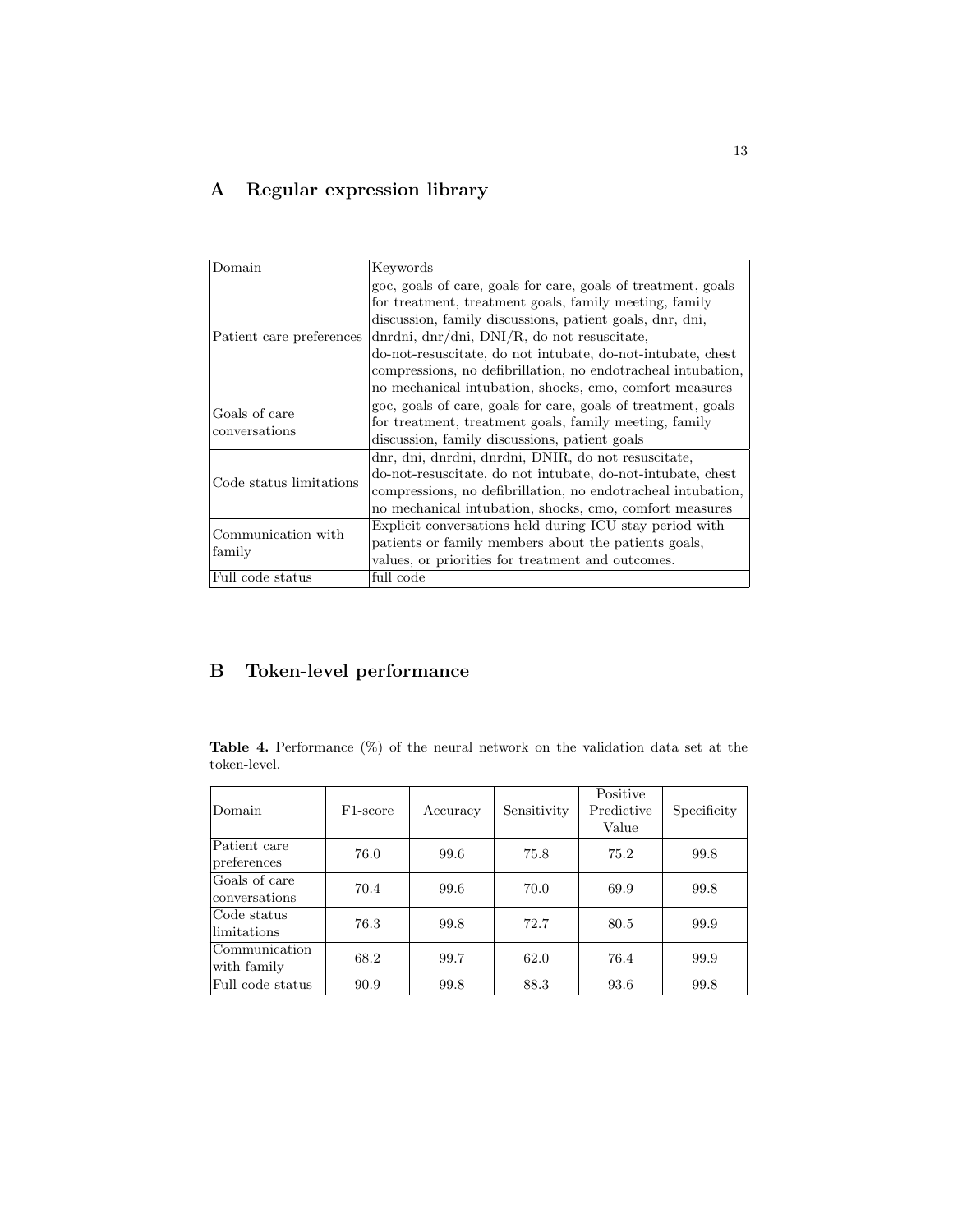## C Examples of identified text

Below are examples of correctly identified serious illness documentation by the neural network and regular expression methods in the validation dataset. Correctly identified tokens are bolded. Typographical errors are from the original text. Each cell includes an example of identified tokens in the same text and an example of documentation identified by the neural network that was missed by the regular expression method, if relevant.

| Domain                         | Neural Network                                            | Regular Expression                                   |  |
|--------------------------------|-----------------------------------------------------------|------------------------------------------------------|--|
| Goals of care<br>conversations | Hypercarbic resp failure:<br>family meeting was held with | Hypercarbic resp failure:<br>family meeting was held |  |
|                                | $\text{son}/\text{HCP}$ and in keeping                    | with son/HCP and in keeping                          |  |
|                                | with patients goals of care,                              | with patients goals of care,                         |  |
|                                | there was no plan for                                     | there was no plan for                                |  |
|                                | intubation. Family was                                    | intubation. Family was brought                       |  |
|                                | brought in and we explained                               | in and we explained the                              |  |
|                                | the graveness of her ABG and                              | graveness of her ABG and her                         |  |
|                                | her worsened mental status                                | worsened mental status which                         |  |
|                                | which had failed to improve                               | had failed to improve with                           |  |
|                                | with BiPAP. Family was                                    | BiPAP. Family was                                    |  |
|                                | comfortable with removing                                 | comfortable with removing                            |  |
|                                | Bipap and providing                                       | Bipap and providing comfort                          |  |
|                                | comfort care including                                    | care including morphine prn.                         |  |
|                                | morphine prn.                                             |                                                      |  |
|                                |                                                           | family open to cmo but pt                            |  |
|                                | family open to cmo but pt                                 | wants full code but also                             |  |
|                                | wants full code but also                                  | doesn't want treatment or to                         |  |
|                                | doesn't want treatment or                                 | be disturbed.                                        |  |
|                                | to be disturbed.                                          |                                                      |  |
| Code status                    | CODE: DNR/DNI,                                            | CODE: DNR/DNI,                                       |  |
| limitations                    | confirmed with healthcare                                 | confirmed with healthcare                            |  |
|                                | manager who will be                                       | manager who will be                                  |  |
|                                | discussing with official                                  | discussing with official HCP                         |  |
|                                | $_{\rm HCP}$                                              |                                                      |  |

14